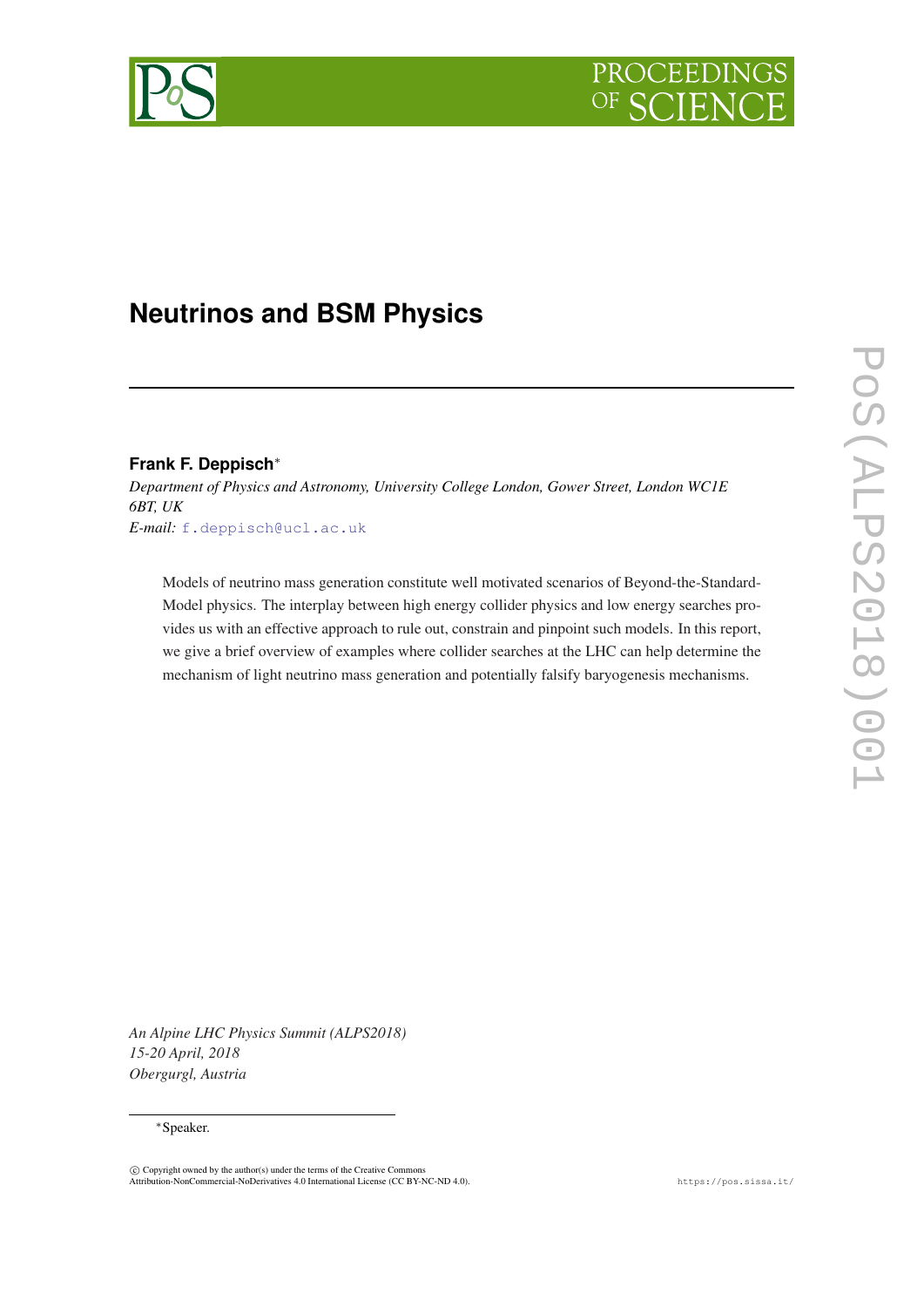# 1. Introduction

Following the discovery of the Higgs, we are close to verifying the mechanism of charged fermion mass generation. What remains missing is an understanding of the light neutrino masses. The observation of neutrino oscillations shows that neutrinos have finite masses and that lepton flavour is violated. Neutrinos are also popularly considered to be Majorana particles, an assumption that facilitates an understanding of their small masses. It is natural to expect that the violation of the individual lepton flavours and, in the case of Majorana neutrinos, the total lepton number will show up in other contexts as well. This includes rare lepton flavour violating (LFV) decays of muons/taus and the total lepton number violating (LNV) neutrinoless double beta  $(0\nu\beta\beta)$  decay.

Quite generally, the possible violation of lepton flavour/number should be searched for at all energies that are experimentally accessible. This is because the observation of such processes would equally allow us a direct insight into the mechanism of neutrino mass generation. The most popular example is the so called seesaw mechanism (of type I) in which heavy right-handed Majorana neutrinos *N* with masses  $\geq 10^{11}$  GeV are added to the Standard Model (SM). Their Yukawa coupling with the left-handed neutrinos induces the light Majorana masses of light neutrinos after electroweak (EW) symmetry breaking. This motivates the lightness of neutrinos through the breaking of lepton number symmetry at a very high scale [1].

Despite its popularity, the generic seesaw mechanism has major phenomenological issues: (i) In the regime  $m_N \geq 10^{11}$  GeV, heavy neutrinos are far too heavy to be probed experimentally; (ii) Heavy neutrinos are sterile and they only interact through a small mixing with light neutrinos. In this short proceedings report, we will briefly review two scenarios that instead include TeV scale and potentially non-singlet neutrinos and which can be probed at the LHC. In addition, we will comment on the general impact of the experimental observation of LNV on baryogenesis models.

#### 2. Light Neutrinos

The main source of information on neutrinos comes from the observation of oscillations, and this is where the main thrust of experimental effort in neutrino physics is directed at the moment and in the future. The combination of existing data provides us with a determination of the oscillation parameters (three mixing angles and two mass splittings) down to the percent level [2]. Ongoing efforts such as at the NOνA, T2K and MINOS experiments provide tantalizing hints for a normal ordering of neutrino states (i.e. the lightest neutrino is most similar to the electron neutrino) and for potential *CP* violation in the lepton sector. By 2025, these hints may develop up to a statistical level of around  $3\sigma$  [2]. Currently planned experiments such as DUNE and Hyper-Kamiokande are designed to determine the mass-ordering and the presence of *CP* violation with statistical certainty. Going beyond the standard 3-neutrino picture, there are also excess in reactor neutrino experiments and at MiniBoone which may be interpreted as signal for sterile neutrinos [3], but the emerging picture is far from conclusive at the moment. Oscillations are not the only way to probe the properties of light neutrinos. For example, the COHERENT experiment has for the first time measured the coherent scattering of neutrinos off a nucleus [4]. This for example provides additional constraints on non-standard interactions of neutrinos with matter.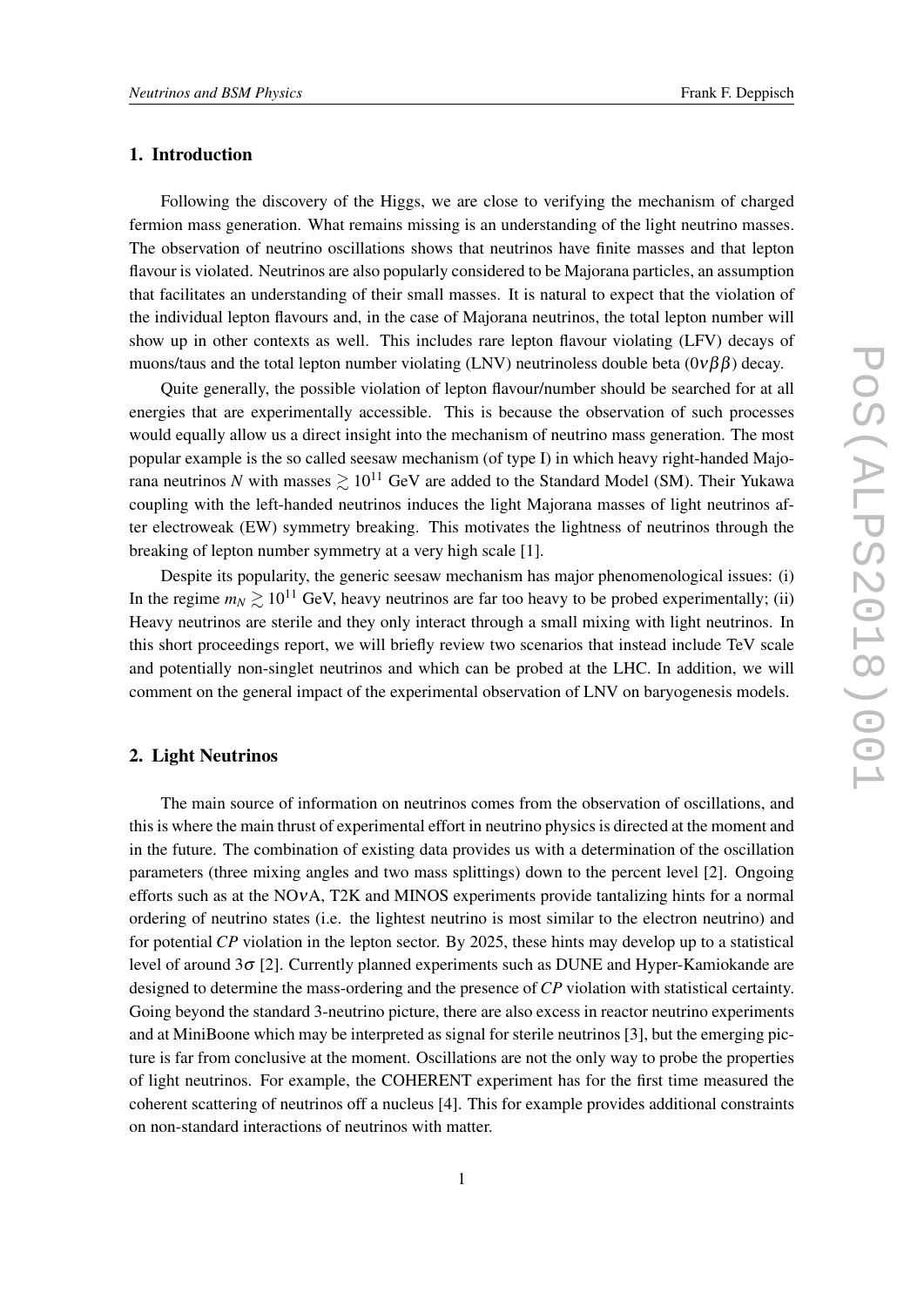Absolute neutrino mass probes form the other backbone of light neutrino experiments. The KATRIN experiment, searching for the electron spectrum endpoint in Tritium beta decay, has started to take data and it is aiming to probe the effective electron neutrino mass at a level of *m*<sup>β</sup> ≈ 0.2 − 0.4 eV [5]. Whereas such a kinematic search does not discriminate between the Dirac or Majorana nature of neutrinos, searches for neutrinoless double beta decay are the crucial probe in this regard. With current experiments starting to probe the inverted neutrino mass hierarchy regime, intermediate future experiments will probe fully the inverted hierarchy region whereas further future experiments may also probe a large part of the normal ordering regime with sensitivities up to a half-life of  $T_{1/2}^{0\nu\beta\beta} \approx 10^{28}$  y corresponding to an effective neutrinoless double beta decay mass of  $m_{\beta\beta} \approx 20$  meV [6].

#### 3. Low Scale Seesaw

In the standard type-I seesaw model with the (one generation) mass matrix for the left- and right-handed neutrino, the mass of the light neutrino  $v$  and its mixing  $\theta$  with the heavy neutrino *N* is given by  $m_v = -m_D^2/m_N$  and  $\theta = m_D/m_N = \sqrt{m_v/m_N}$ , respectively. Here,  $m_D$  is the neutrino Dirac mass, expected to be of the order of the EW scale, and  $m<sub>N</sub>$  is an LNV Majorana mass of the right-handed neutrino. For an observed light neutrino mass scale  $m<sub>v</sub> \approx 0.1$  eV this yields  $\theta \approx 10^{-5}\sqrt{\text{GeV}/m_N}$ . For a GeV to TeV scale for the heavy neutrino mass, the mixing is rather small. This will be very different in the inverse seesaw scenario [7] described by the mass matrix

$$
\begin{pmatrix} 0 & m_D & 0 \\ m_D & \mu_R & m_N \\ 0 & m_N & \mu_S \end{pmatrix}, \tag{3.1}
$$

similarly for the left-handed neutrino, the right-handed neutrino and an additional SM gauge singlet state *S*. Due to the presence of the small lepton number violating mass parameters  $\mu_R$  and  $\mu_S$ , light neutrino masses are achievable for any  $\theta = m_D/m_N$  [8]; in the simplest inverse scenario with  $\mu_R = 0$ one has  $\theta \approx 10^{-2}\sqrt{\text{keV}/\mu_s}$ . The reason for this suppression can be understood as the two heavy neutrino states formed by *N* and *S* have opposite *CP* parities and they combine to form quasi-Dirac neutrinos with a fractional mass splitting of order  $\mu_s/m_N$ . All lepton number violating observables, such as the light neutrino mass, will be suppressed by this small mass splitting.

In order to see the transition between standard and inverse seesaw, we choose  $\mu_S = \mu_R$  in eq. (3.[1](#page-3-0)). Fixing the other terms as  $m<sub>N</sub> = 1$  TeV and  $m<sub>D</sub> = 10$  GeV, Fig. 1 (left) shows that successful light neutrino mass generation occurs for  $\mu \approx 10^{-6}$  GeV corresponding to the inverse seesaw and  $\mu \approx 10^{12}$  GeV corresponding to the normal high-scale seesaw. The inverse case contains two heavy Majorana neutrinos with masses  $m_N \pm \mu_S$  constituting a quasi-Dirac state, whereas for large  $\mu \gg m_N$  GeV two heavy quasi-degenerate Majorana neutrinos with masses  $\mu \pm m_N$  are formed.

#### 4. Heavy Sterile Neutrinos

A large number of laboratory searches put constraints on the mixing between sterile and active neutrinos: For  $m_N \ll 1$  MeV, sterile neutrinos are being probed in neutrino oscillation experiments. For pure Majorana sterile neutrinos,  $0\nu\beta\beta$  searches provide stringent constraints on the mixing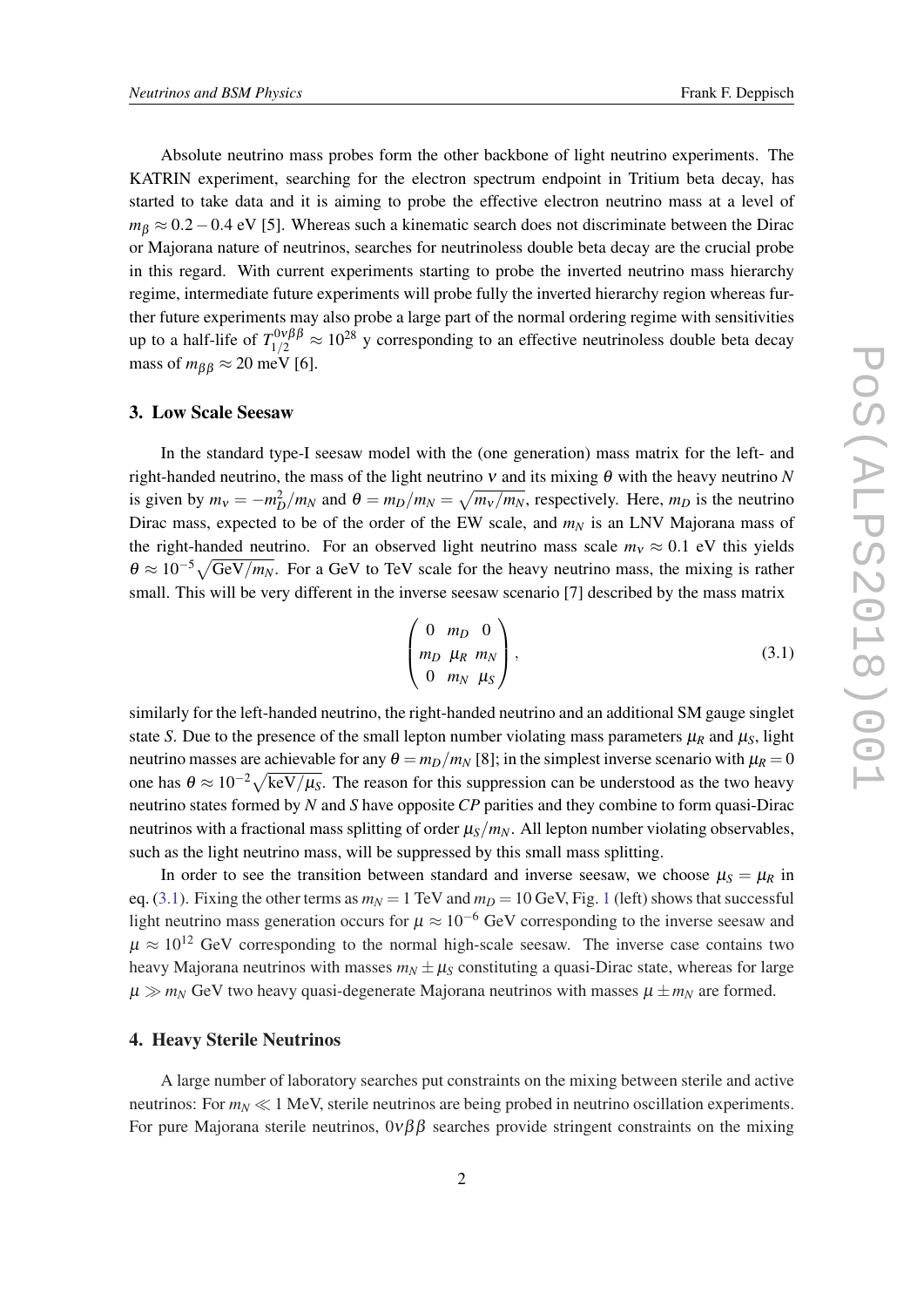<span id="page-3-0"></span>

Figure 1: Left: Neutrino mass spectrum as function of  $\mu_S = \mu_R$  ( $m_N = 1$  TeV,  $m_D = 10$  GeV). Right: Ratio of heavy neutrino mass splitting to decay width in the inverse seesaw model (solid red contours). The shaded regions take into account the effect of both the mass and coupling suppression with an LNV signal too small to be observed in the red region.

with electron neutrinos [10, 11], but these limits are considerably weakened for quasi-Dirac neutrinos such as found in the inverse seesaw mechanism discussed above. For 1 MeV  $\leq m_N \leq 1$  GeV, the active-sterile mixing is constrained by peak searches in leptonic decays of pions and kaons and in beam dump experiments. See [9] for a more complete overview of experimental searches.

Regarding LNV at high energy colliders, a general observation can be made in scenarios with approximately conserved lepton number like the above inverse seesaw mechanism: Like any LNV observable, the rate of an LNV process will be suppressed by the small mass splitting, but for on-shell resonant production of a heavy neutrino, the suppression is with respect to the neutrino width,  $\Delta m_N/\Gamma_N$ , rather than the absolute mass or the energy scale of the process. For  $\Delta m_N \approx \Gamma_N$ it can be resonantly enhanced [12]. The effect of the suppression is shown in Fig. 1 (right) giving contours of  $\Delta m_N/\Gamma_N$  as a function of the inverse seesaw parameters  $m_N$  and  $\mu_S$ . Within the red shaded region the suppression by either the mass splitting or the active-sterile mixing  $|V_{lN}|^2$  would be too severe to expect an LNV observation in the near future.

In the specific context of the LHC, a Majorana heavy neutrino leads to a LNV signature with two same-sign leptons plus jets and no missing energy:  $pp \to W^{(*)} \to N \ell^{\pm} \to \ell^{\pm} \ell^{\pm} j j$  [13]. The CMS and ATLAS collaborations have performed direct searches for the production of heavy neutrinos limiting the mixing to active neutrinos  $|V_{e(\mu)N}|^2 \lesssim 10^{-2} - 10^{-1}$  for  $m_N \lesssim 500$  GeV at  $\sqrt{s}$  = 8 TeV [14]. During the ongoing run II of the LHC, the limits could be improved to apply to about a TeV. In addition to the basic *s*-channel production, it is also very worthwhile to consider other production modes and decay scenarios: Electroweak *t*-channel processes of the form  $pp \to W^* \gamma^* \to N \ell^{\pm} j j$  can for example give a better sensitivity for higher  $m_N$  values.

# 5. Left-Right Symmetric Models

One of the simplest options to extend the above sterile neutrino scenario is an additional,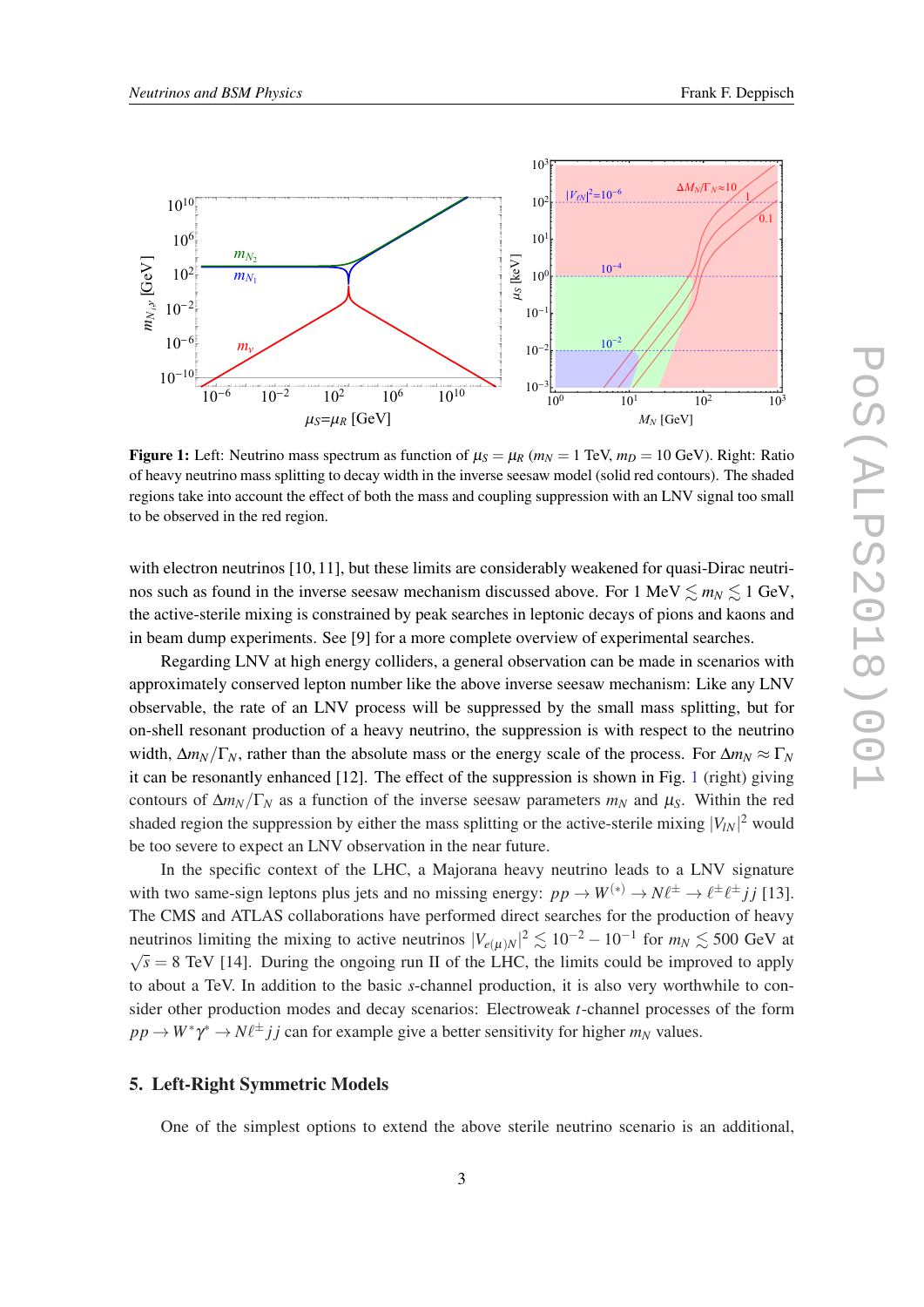

Figure 2: LHC sensitivity of heavy neutrino production via right-handed currents. Solid blue contours give the signal significance at 14 TeV and  $\mathcal{L} = 300$  fb<sup>-1</sup>. Green and red contours show the sensitivity of  $0\nu\beta\beta$ and LFV searches.

broken  $U(1)'$  gauge symmetry under which the heavy neutrinos are charged. Under favourable parameter conditions, heavy neutrinos can then be pair-produced abundantly and be probed even for very small mixing with the active neutrinos [15]. Another popular option are left-right symmetric models (LRSMs); the minimal LRSM extends the SM gauge symmetry to  $SU(2)_L \times SU(2)_R \times$ *U*(1)<sub>*B*−*L*</sub> [16]. Leptons are assigned to doublets  $L = (v, l)_L$  and  $R = (N, l)_R$  under  $SU(2)_L$  and  $SU(2)_R$ , respectively. The Higgs sector of the minimal LRSM consists of a bidoublet and two triplets  $\Delta_{L,R}$ . The VEV  $v_R$  of the neutral component of  $\Delta_R$  breaks the gauge symmetry  $SU(2)_R \times$ *U*(1)<sub>*B*−*L*</sub> to *U*(1)<sub>*Y*</sub> and gives masses to the RH gauge bosons *W<sub>R</sub>*, *Z<sub>R</sub>* and the right-handed neutrinos *N*. LRSMs provide a simple ultraviolet complete seesaw mechanism with the key properties built in: The presence of right-handed neutrinos is a necessary ingredient and the LNV seesaw scale can be identified with the breaking scale of the  $SU(2)_R$  symmetry.

With regard to LHC searches, the right-handed current interactions in the LRSM can lead to a significant enhancement of the LNV signal. Even for negligible left-right neutrino mixing, heavy neutrinos can be directly produced via *s*-channel *W<sup>R</sup>* exchange [17, 18]. Fig. 2 (left) compares the sensitivity of such searches with the sensitivity of  $0\nu\beta\beta$  and low energy LFV experiments assuming equality of the  $SU(2)_L$  and  $SU(2)_R$  gauge couplings,  $g_R = g_L$ .

### 6. Falsifying High-Scale Baryogenesis

The observed matter-antimatter asymmetry of the universe cannot be understood with Standard Model physics. A large number of possible mechanisms to generate the observed asymmetry have been proposed. An interesting scenario is leptogenesis [19]. In its original formulation, the out-of-equilibrium and *CP* violating decay of the heavy Majorana neutrinos in the type-I seesaw mechanism create a lepton asymmetry which is then converted into a baryon asymmetry through  $(B+L)$  violating electroweak sphaleron processes [20].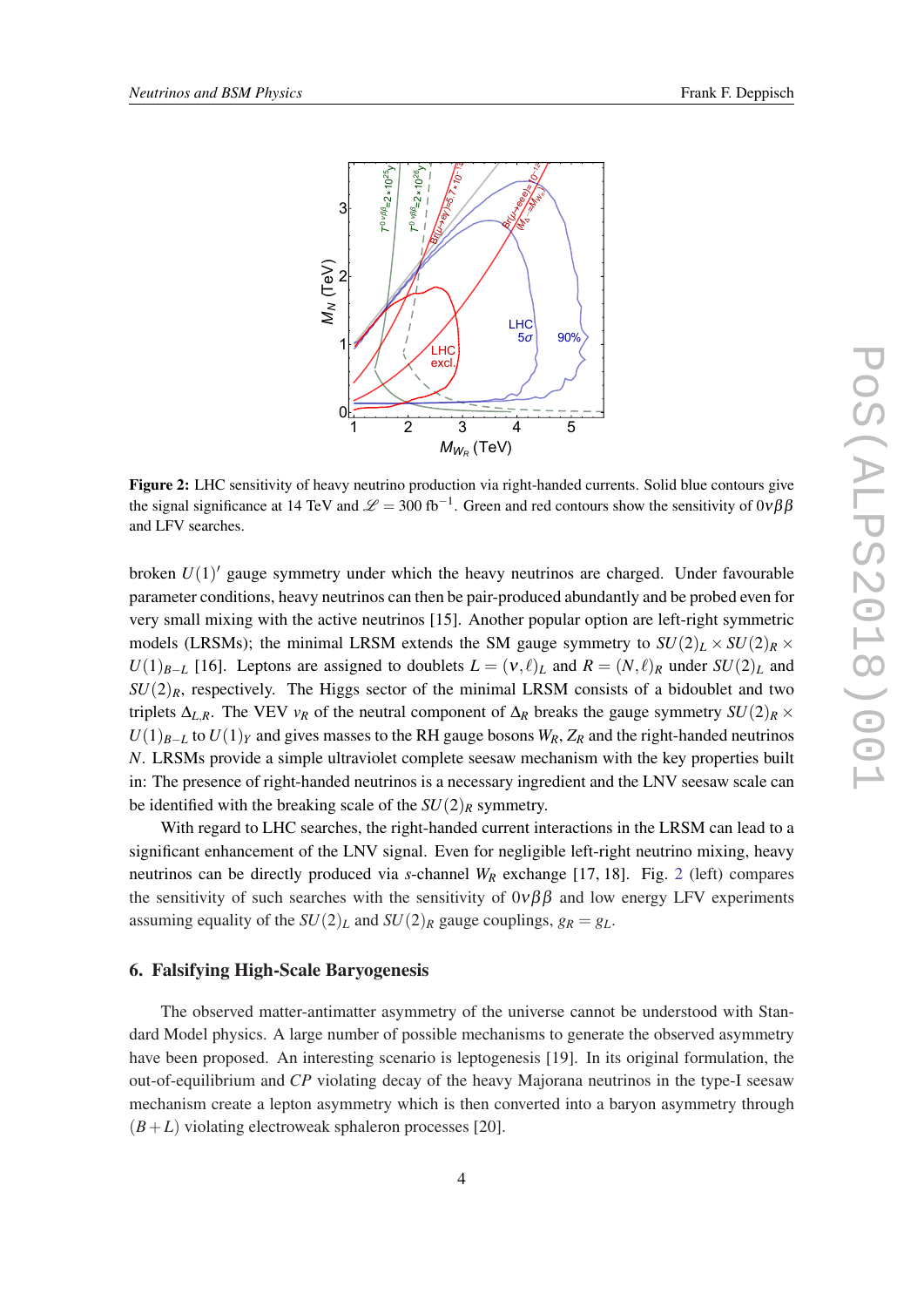<span id="page-5-0"></span>

Figure 3: Left: Lepton number washout rate as function of the corresponding LHC cross section and resonance mass (solid blue contours). The dashed red curves give typical cross sections of resonances produced through the quark channels *uu*, *ud* and  $d\bar{d}$  with gauge coupling strength for comparison. Taken from [21]. Right: Temperature intervals where the given LNV and LFV operators are in equilibrium assuming that the corresponding process is observed at the current or future experimental sensitivity. Taken from [22].

The presence of lepton number violation (LNV) is a crucial ingredient in leptogenesis. Vice versa, the observation of LNV would have important consequences on the viability of baryogenesis models in general; specifically, it is possible to falsify a large class of high-scale baryogenesis scenarios if LNV was observed at the LHC [21]. For example if a resonant LNV process with the signature  $pp \to l^{\pm}l^{\pm}jj$  is observed, its LHC cross section  $\sigma_{LHC}$  is related to the induced lepton asymmetry washout rate  $\Gamma_W/H$  (relative to the expansion of the universe) [21],

$$
\log_{10}(\Gamma_W/H) \gtrsim 6.9 + 0.6(M_X/\text{TeV} - 1) + \log_{10}(\sigma_{\text{LHC}}/\text{fb}).\tag{6.1}
$$

Here  $M_X$  is the mass of the hypothetically observed resonance. If  $\Gamma_W/H \gg 1$ , the dilution of a primordial net lepton number density, understood to be produced in a baryogenesis mechanism at a higher scale, is highly effective and the lepton asymmetry would be washed out before sphaleron processes take effect. This is also illustrated in Fig. 3 (left) showing Γ*<sup>W</sup>* /*H* as a function of the observed LNV resonance mass  $M_X$  and the process cross section  $\sigma_{LHC}$ . Observation of LNV at the LHC would therefore strongly constrain baryogenesis scenarios above the scale *M<sup>X</sup>* .

A similar argument can be applied to non-standard mechanisms mediating  $0\nu\beta\beta$  decay and low energy LFV processes [22]: if observed, the corresponding processes would be in equilibrium in certain temperature ranges. The low energy  $0\nu\beta\beta$  decay can in general be triggered by effect LNV operators of dimension 5 (the Weinberg operator leading to the standard light neutrino exchange), dimension 7 (leading to long-range contributions again mediated by light neutrinos) and higher odd-dimensional operators (leading to short range operators). Typical contributions, up to dimension 11, are graphically displayed in Fig. [4](#page-6-0). Current  $0\nu\beta\beta$  decay searches probing half lives  $T_{1/2}^{0\nu\beta\beta} \gtrsim 10^{26}$  yr are roughly sensitive to the scales  $\Lambda_5 \approx 10^{14}$  GeV (seesaw scale),  $\Lambda_7 \approx 10^4$  GeV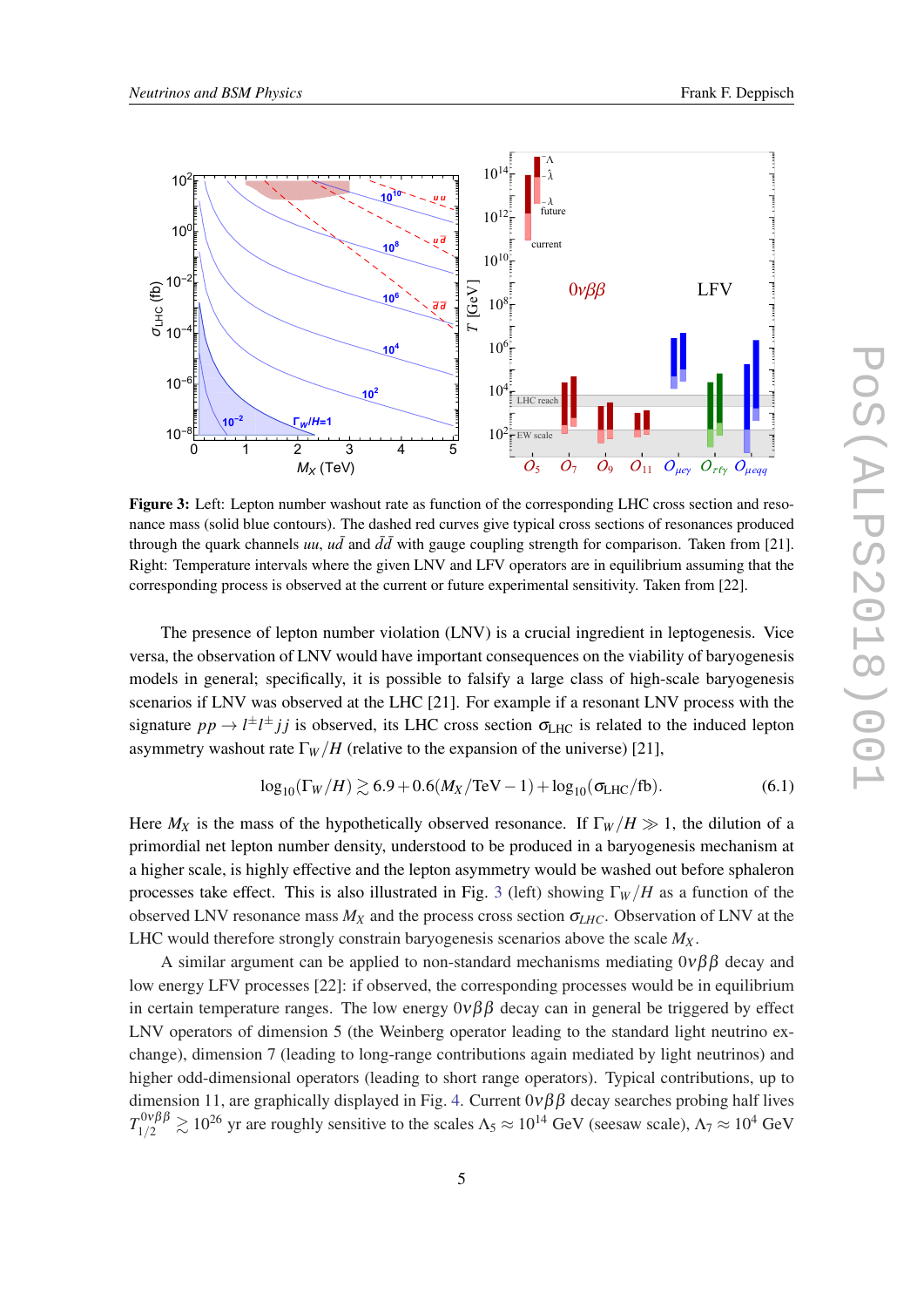<span id="page-6-0"></span>

**Figure 4:** Contributions to  $0\nu\beta\beta$  decay generated by effective dimension-5 (a), dimension-7 (b), dimension-9 (c) and dimension-11 (d) operators.

and  $\Lambda_{9,11} \approx 10^3$  GeV, of these operators. Similarly, the presence of any of these operators will also lead to a washout of lepton number in the early universe. This is shown in Fig. [3](#page-5-0) (right) where the coloured bars denote the efficient equilibration temperatures assuming the relevant observable is seen at the current (left bar) or expected future ( $T_{1/2}^{0\nu\beta\beta} \approx 10^{27}$  yr, right bar) sensitivity. In the case of the 7,9,11-dimensional effective operators  $\mathcal{O}_{7.9,11}$  mediating 0νββ decay, an electron lepton asymmetry present at energies higher than the electroweak scale would be washed out.

Observation of LFV via 6-dimensional lepton flavor violating (LFV) operators at compatible scales would allow to extend the argument to other flavours than the electron. The most stringent limits on LFV are currently set on 6-dimensional  $\Delta L = 0$  operators  $\mathcal{O}_{\mu e\gamma}$ ,  $\mathcal{O}_{\tau l\gamma}$  and  $\mathcal{O}_{\mu eqq}$  leading to the following decays and current experimental limits:  $Br_{\mu\to e\gamma}$  < 5.7 × 10<sup>-13</sup>,  $Br_{\tau\to \ell\gamma}$   $\lesssim 4.0 \times 10^{-8}$  $(\ell = e, \mu)$ , R<sup>Au</sup> $_{\mu \to e}$  < 7.0 × 10<sup>-13</sup>. The expected sensitivities of ongoing and planned experiments are  $Br_{\mu\to e\gamma} \approx 6.0 \times 10^{-14}$ ,  $Br_{\tau\to \ell\gamma} \approx 1.0 \times 10^{-9}$  and  $R_{\mu\to e}^{Al} \approx 2.7 \times 10^{-17}$ . In a similar analysis to the above discussed LNV operators, one can relate the rare LFV process rate with the corresponding flavor equilibration temperature range. In Fig. [3](#page-5-0) (right), the flavor equilibration ranges are shown assuming current and future LFV process sensitivities, alongside the electron lepton asymmetry washout of the  $0\nu\beta\beta$  LNV operators. If LNV and LFV is present at similar scales, the washout of the electron lepton number will thus be transmitted to muons or taus.

Searches for LNV in  $0\nu\beta\beta$  decay, at the LHC and in other contexts (for example LNV meson decays) are thus powerful tools to narrowing down models of baryogenesis. If  $0\nu\beta\beta$  decay was observed via a non-standard mechanism, it would point us to low-scale baryogenesis as well as a probable discovery of LNV at the LHC. If however, high-scale baryogenesis is realised in nature, no LNV is expected to be discovered at the LHC. If  $0\nu\beta\beta$  decay was observed, its underlying mechanism is then likely to be the standard mass mechanism via the Weinberg operator and it would point us to a high-scale origin of neutrino masses. Loop holes in this reasoning exist and we would like to refer the reader to [21, 22] for a more detailed discussion.

#### 7. Conclusions

The synergy between low energy/high intensity searches and high energy LHC searches are an effective approach to rule out, constrain and ideally pinpoint neutrino mass models. In this report we have briefly reviewed a few phenomenological scenarios where the LHC can help to determine whether the light neutrino masses, and maybe the matter-antimatter asymmetry as well, are generated in a mechanism close to the electroweak scale or beyond.